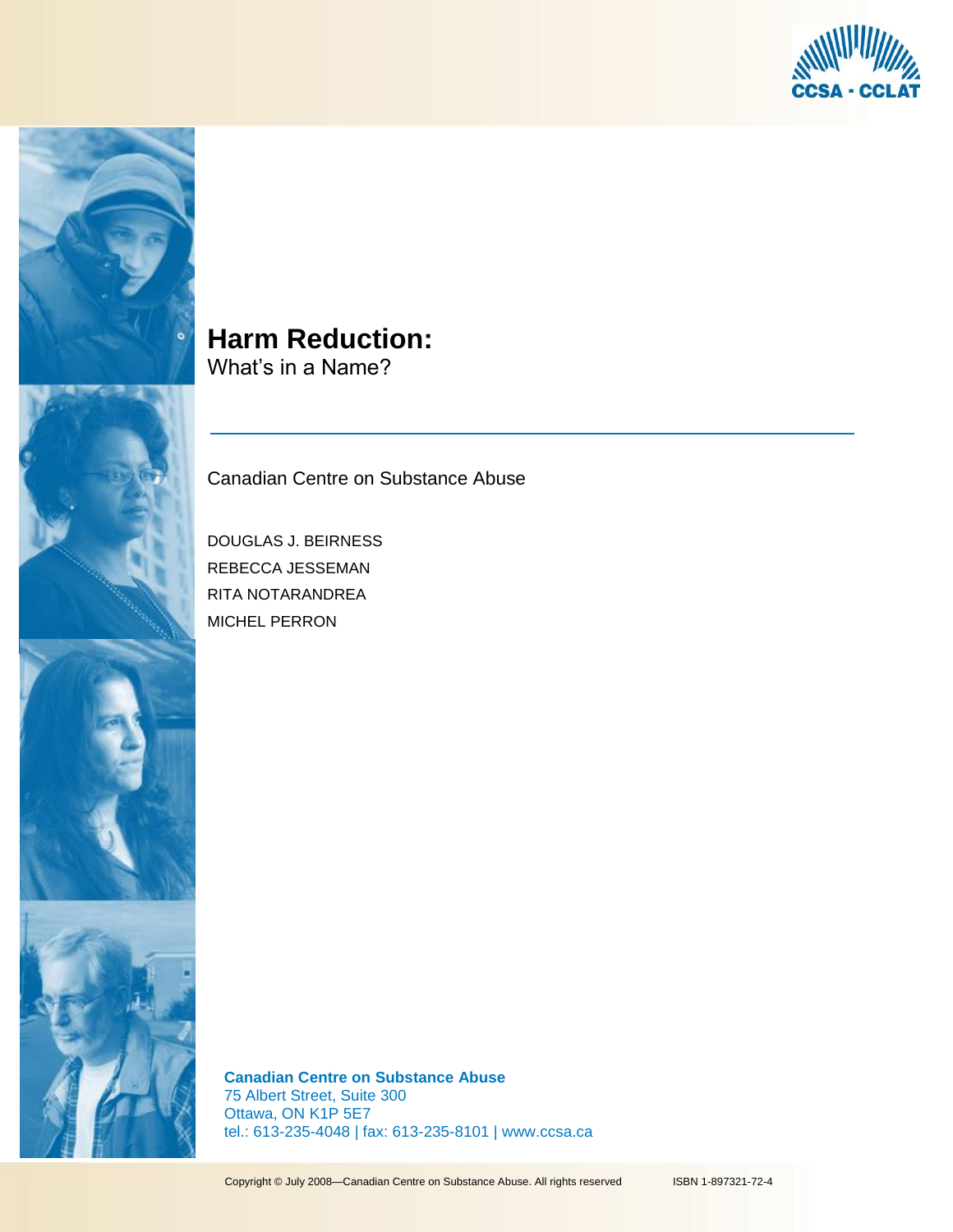# **Abstract**

Harm reduction has become one of the most contentious issues in drug use policy. The initial clarity and simplicity of the phrase "harm reduction" has evolved into an emotion-laden designation that has polarized groups with a common goal and is interfering with opportunities to engage high-risk populations and the implementation of a range of substance abuse services and supports. The purpose of this paper is to examine the concept of "harm reduction" and to work towards an approach that seeks to bridge the gap between opposing philosophical positions so as to maximize the benefits of programs for drug users and minimize the harm created through misperceptions of what constitutes "harm reduction". Policy makers and practitioners are urged to advance evidence-based programs, policies and interventions regardless of the label applied to them and to work towards implementing a comprehensive system of supports and services for dealing with substance abuse.

### **Background**

The use of illegal drugs is a serious public health and social problem in Canada. It is estimated that in 2002, illegal drug use accounted for 1,695 deaths and 352,121 hospital days. The economic burden on health care and law enforcement, the loss of productivity as a result of premature death and disability, and the overall social cost of substance abuse was estimated at \$8.2 billion in 2002 (Rehm et al., 2006).

Injection drug use (IDU) presents a particular issue of concern, not only because of the severe impact of this behaviour on the lives of individual users, but also because of the broader public health impacts associated with the transmission of blood-borne pathogens such as HIV and hepatitis C and the threat to the overall safety of communities.

Over the past 25 years, a variety of measures have been implemented to deal with the immediate threats to public health associated with high-risk drug use practices such as IDU, including needle exchange programs, methadone maintenance programs, and supervised injection facilities. Because such approaches emphasize the minimization of adverse consequences associated with IDU rather than the cessation of drug use per se, they are often referred to collectively as "harm reduction".

In its most general sense, "harm reduction" refers to any program, policy or intervention that seeks to reduce or minimize the adverse health and social consequences associated with drug use. This broad perspective would include virtually any drug policy, program or intervention since at some level, the objective of all such measures—including enforcement and abstinenceoriented programs—is to reduce the harmful consequences of drug use in some manner. A narrower definition of "harm reduction" focuses on those policies, programs and interventions that seek to reduce or minimize the adverse health and social consequences of drug use without requiring an individual to discontinue drug use. This latter definition recognizes that many drug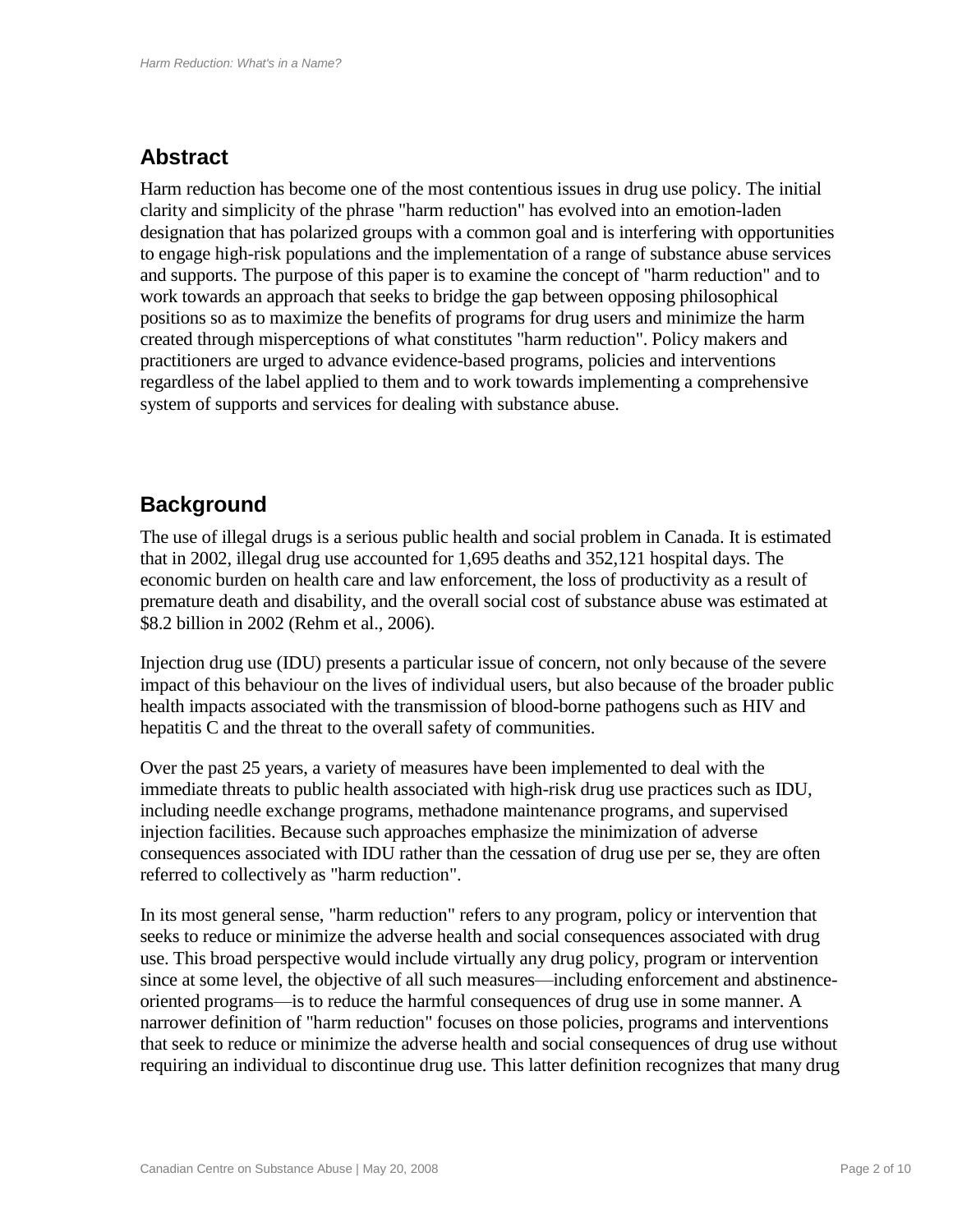users are unwilling or unable to abstain from drug use at any given time and that there is a need to provide them with options that minimize the harms caused by their continued drug use to themselves, to others, and to the community, including overdose, infections, spread of communicable diseases, and contaminated litter. This approach does not exclude discontinuing drug use in the longer term and can serve as a bridge to treatment and rehabilitation services.

It is the latter definition of "harm reduction" that has created the polarization of groups within scientific, public health, clinical, and social policy communities. It would appear that on the one hand, there are those who view "harm reduction" as a way to help drug users minimize the damage they cause to themselves and others through their continued use of drugs. On the other hand, a "zero-tolerance" perspective on illegal drugs views "harm reduction" as an approach that encourages drug use and appears to provide thinly-veiled support for the decriminalization or legalization of drugs.

Strongly-held opinions on both ends of the "harm reduction" spectrum have caused a rift between people who should be working together to improve the lives of drug users and reduce societal problems. This ideological argument is unproductive and threatens the credibility of scientists and practitioners and, more importantly, hinders the implementation of wellintentioned and effective policies, supports, services, interventions, and treatments aimed at protecting all people from the adverse health and social consequences associated with drug use. Programs should neither be accepted nor rejected on the grounds of ideological perspective, but rather on the basis of an objective assessment of their effectiveness.

# **Key Principles of Harm Reduction**

The following are key principles of harm reduction as outlined by the CCSA National Policy Working Group (1996):

• *Pragmatism:* Some level of drug use in society is to be expected. Containment and amelioration of the drug-related harms may be a more pragmatic and feasible option, at least in the short term, than efforts to eliminate drug use entirely.

• *Humane Values:* No moralistic judgment is made about an individual's decision to use substances, regardless of level of use or mode of intake. This does not imply approval of drug use. Rather, it acknowledges respect for the dignity and rights of the individual.

•*Focus on Harms.* The extent of a person's drug use is of secondary importance to the risk of harms resulting from use. The first priority is to reduce the risk of negative consequences of drug use to the individual and others. Harm reduction neither excludes nor presumes the long-term treatment goal of abstinence. In some cases,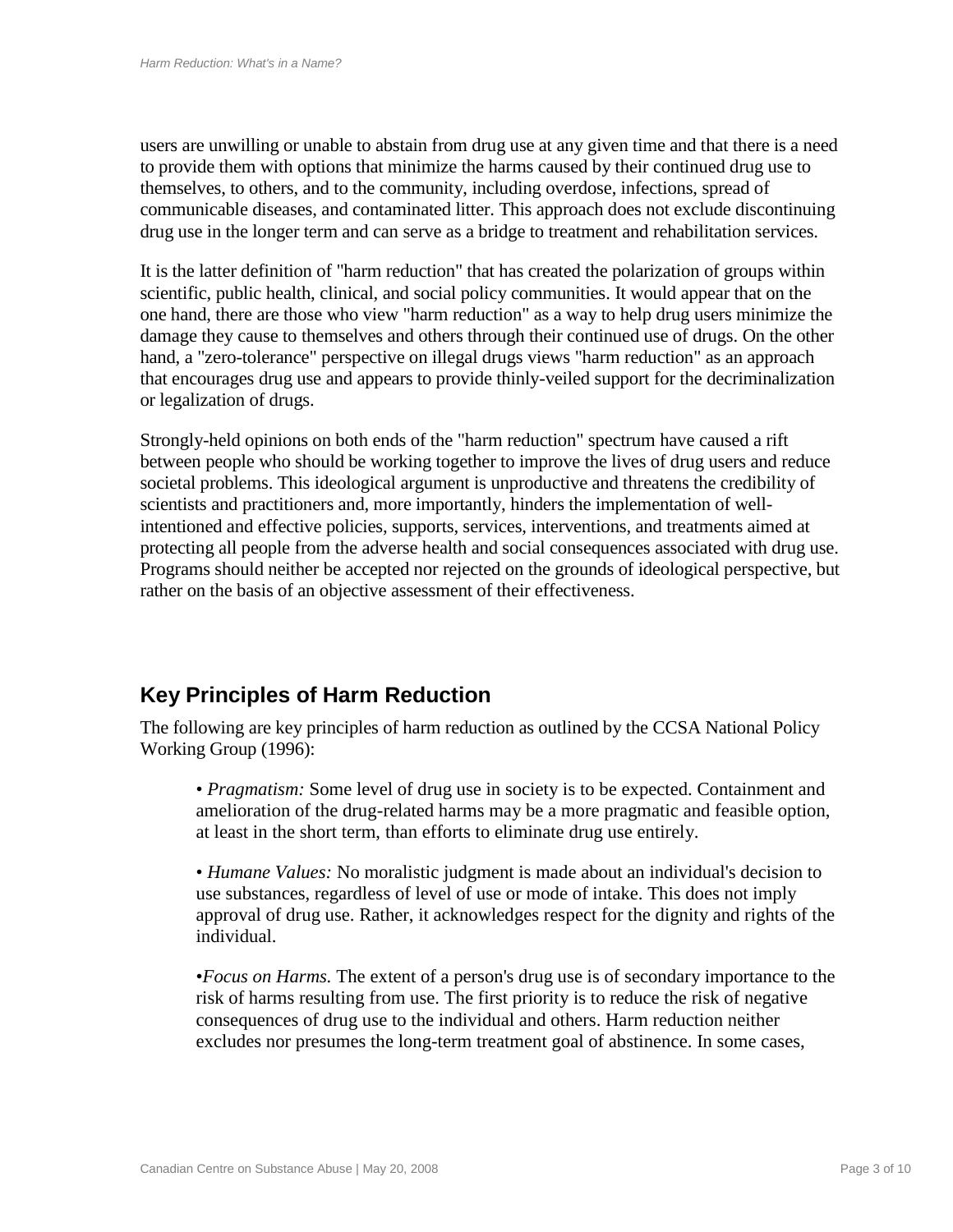reduction of level of use may be one of the most effective forms of harm reduction. In others, alteration to the mode of use may be more practical and effective.

• *Balancing Costs and Benefits:* Some pragmatic process of assessing the relative importance of drug-related problems, their associated harms, and costs/benefits of intervention is carried out in order to focus resources on priority issues. This analysis extends beyond the immediate interests of users to include broader community and societal concerns. This rational approach allows the impacts of harm reduction to be measured and compared with other interventions, or no intervention at all. In practice, such evaluations are complicated by the number of variables to be examined in both the short and long term.

• *Priority of Immediate Goals.* The most immediate needs are given priority. Achieving the most pressing and realistic goals is usually viewed as first steps towards risk-free drug use or discontinued use.

#### **Harm Reduction in Practice**

There are numerous examples of policies, programs and practices for dealing with high-risk drug use, including injection drug use. These programs provide a range of services to a variety of drug-user groups, the primary objectives of which are the reduction of adverse consequences associated with injection drug use. Some of these are outlined below. This is not a comprehensive list; rather, it is intended to provide examples of a range of programs and services available.

*Needle Exchange Programs.* Needle exchange programs involve the provision of clean needles and syringes to injection drug users. The primary purpose is to prevent the spread of blood-borne pathogens and help reduce the incidence of infection and other harms associated with the use of damaged, non-sterile or shared syringes. Needle exchange programs are in place throughout Canada and exist in a number of different operational formats. For example, variations include restrictions on the number of syringes that can be distributed, the requirement to exchange used syringes for clean ones, stationary versus mobile sites, and distribution through pharmacies or "vending machines".

Research has demonstrated beneficial effects of needle exchange programs, including decreased rates of high-risk injection practices such as syringe borrowing, lending, sharing and re-use (Kral et al., 2004; Wood & Cooney, 2004); decreased rates of HIV, hepatitis C and B infections (Wood & Cooney, 2004); increased likelihood of entering detoxification (Strathdee et al., 1999); and increased rates of treatment uptake and retention (Wood  $\&$ Cooney, 2004).

*Supervised Injection Sites.* Safer or supervised injection sites are specialized facilities that provide injection drug users with a clean, safe, unhurried environment. Sterile injection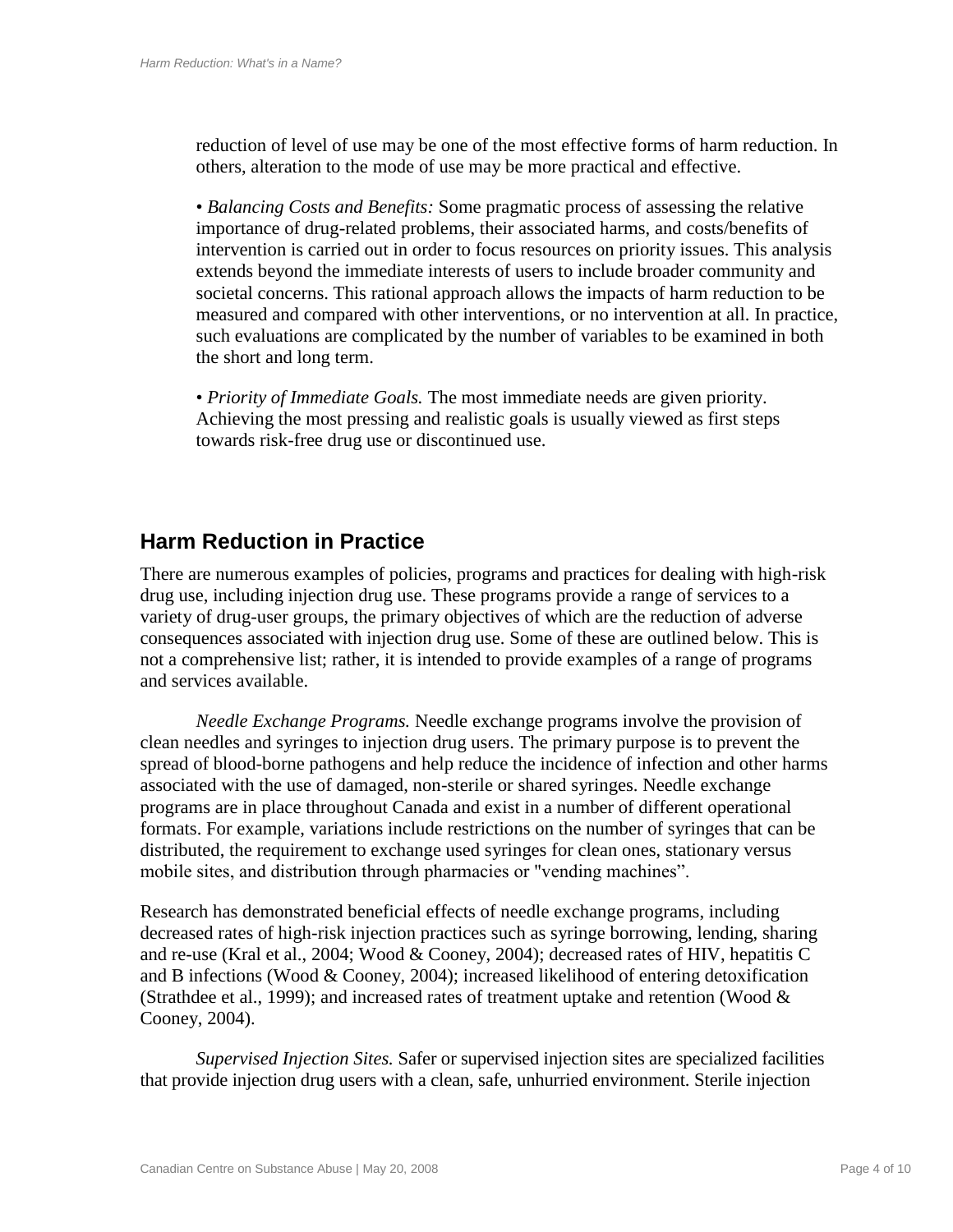equipment is provided and health care and social service professionals are available to deal with health issues, provide counselling, and facilitate access to detoxification and treatment programs. Supervision is provided by professionals trained in low-risk injection techniques and overdose intervention. The only supervised injection site in Canada is located in Vancouver.

Although there are challenges associated with the evaluation of the overall impact of supervised injection sites, research has shown that clients using these facilities demonstrate increased awareness of high-risk injection behaviour and increased adoption of lower-risk alternative practices (Hedrick, 2004; Kerr et al., 2005). Supervised injection site use has also been associated with entry into detoxification services, which is associated with increased use of follow-up addiction treatment services (Wood et al., 2007).

*Methadone Maintenance.* Substituting oral methadone for illegal opiates is a recognized approach for reducing reliance on illegal opiates often administered by injection. Methadone maintenance helps to establish a level of stability among users necessary to build the personal and social resources needed to allow the individual to approach a new lifestyle free from the use of injectable opiates. The program also provides the opportunity for users to connect with health care, treatment and social services. Methadone maintenance programs operate across Canada.

Traditional methadone maintenance programs require users to undergo detoxification and be abstinent from opiate use as a condition of acceptance into the program. Injection drug users often lack the social and economic supports or the motivation necessary to engage in detoxification and treatment to achieve abstinence. The process of withdrawal and detoxification presents a very real barrier to accessing methadone maintenance programs. Low-threshold methadone maintenance provides opiate users with a means of stabilizing their lives without requiring complete cessation of illicit drug use. There are fewer requirements for urine testing and counselling than traditional methadone maintenance, but the opportunities for health care, social services and treatment remain.

Methadone maintenance therapy is the most well-researched and evaluated intervention for opioid dependency. Demonstrated impacts include reduction in the use of opiates and other illicit drugs; reduction in drug-related criminal activity; improvement in physical and mental health; improved social functioning; reduced risk behaviour for, and actual transmission of, blood-borne diseases; and reduced mortality (Health Canada, 2002). In addition, other studies have shown those in methadone maintenance therapy have increased legitimate earnings, have health problems diagnosed earlier, and are more likely to receive counselling and referral to other services (World Health Organization, 2004).

*Drug Substitution.* Drug substitution programs provide users with legal substances to replace their reliance on illegal drugs. The goal is to reduce recourse to criminal activity to support the purchase of illegal substances, to control the quality and dose of substances used, to provide participants with safer-use practices, and to provide access to health and social services. Providing heroin users with pharmaceutical-grade heroin has been ongoing in the U.K. for many years. In Canada, the North American Opiate Medication Initiative (NAOMI) trials are funded by the Canadian Institutes of Health Research (CIHR) to study the extent to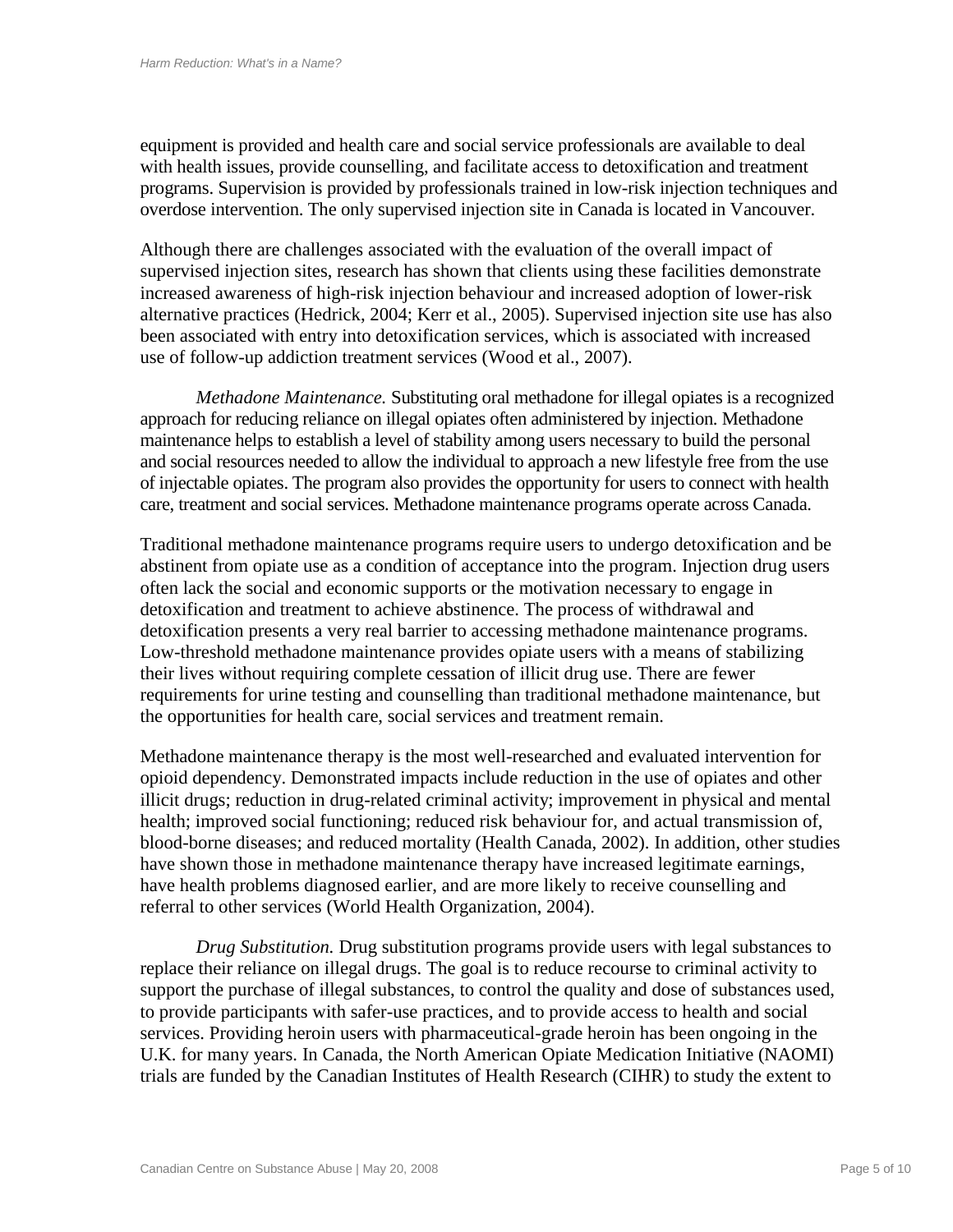which heroin-assisted therapy can improve treatment outcome for treatment-resistant chronic heroin users. Prescription dexamphetamine has been used as a substitute for cocaine.

*Peer-administered Naloxone.* Overdose mortality deaths among opiate users can occur because those witnessing an overdose are often reluctant to seek medical assistance for fear of enforcement intervention. Naloxone is a fast-acting opiate antagonist, reversing the effects of opiate overdose within minutes. Overdose mortality rates can be reduced by making naloxone more readily available. Peers and outreach workers trained to administer naloxone can be a source of this life-saving intervention.

*Street Outreach Programs.* Marginalized drug users often have limited access to even the most basic services. Many are reluctant to contact any form of health or social service agency for fear of public identification and/or stigmatization. Street outreach programs take health and risk-reduction services such as clean syringes, sterile swabs and bottled water to drug users. Marginalized populations are often best reached through peers familiar with how and where to access the target population and who can build relationships of trust based on the credibility of personal experience.

*Safer Crack pipe programs.* The distribution of safer crack pipe kits is intended to reduce the transmission of blood-borne pathogens associated with the sharing of crack pipes and to reduce the harms to the user associated with the use of unsafe equipment. In addition, through the distribution of the kits, the use of injection as the route of administration decreases, thereby reducing injection drug use and the associated adverse consequences (Leonard et al., 2007). The distribution of kits also provides an opportunity to place users in contact with health and social services and to provide education on reducing the risks associated with the use of crack cocaine and other high-risk behaviours.

It is important to recognize that each of these programs or interventions is unique and responds to a specific need. Each program is a discrete, stand-alone entity that is not dependent on any of the others. Unfortunately, there has been a tendency to view all approaches under the "harm reduction" banner as part of a package. But implementing a harm reduction approach does not necessarily imply that all initiatives and interventions must be used. Although each program has a general objective of reducing harms, they vary considerably in their focus, target group, specific objectives, and intensity. The harm reduction approaches adopted need to be appropriate to the extent of need in the community.

#### **Harm Reduction in Other Areas**

To advance the issue further, consider that programs and policies to protect the individual and society from the harms associated with high-risk behaviours are not restricted to illegal drug use, but are routinely used in other areas of health and safety. For example, in medical practice, Type II diabetes is a chronic medical condition that threatens those who are obese and have a sedentary lifestyle. Few would object to providing medication such as insulin to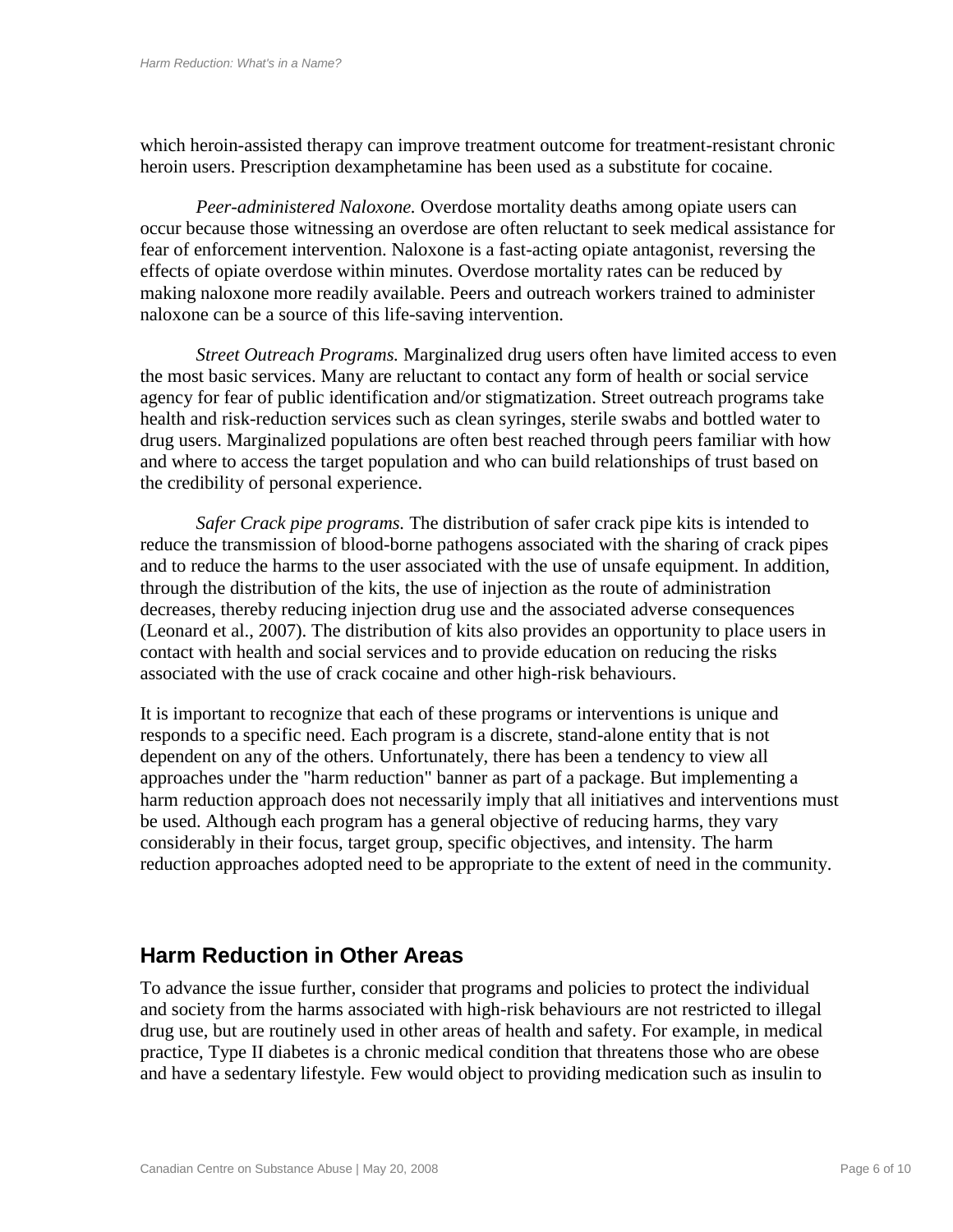those so affected. Nevertheless, medication does not cure the condition; the primary goal is to reduce the likelihood of secondary disease conditions such as cardiovascular disease, retinopathy, neuropathy, and/or nephropathy. Although losing weight and becoming more active are often recommended, not everyone is successful in their attempts to adopt a healthier lifestyle. The use of medication to manage and control the secondary complications of Type II diabetes does not necessarily require the individual to change their behaviour.

Similarly, the distribution of condoms to prevent unwanted pregnancy and the spread of sexually-transmitted diseases among high-risk populations (including high school students) is an example of a public health measure that could also be labelled as "harm reduction". Such programs attract a degree of controversy; nevertheless, they continue because they address the reality of high-risk sexual activity. They are not intended to prevent the behaviour, but rather, to help reduce the negative consequences associated with it.

"Harm reduction" measures are also commonplace in the field of injury prevention and control. Seat belts, air bags, helmets for bicyclists and motorcyclists are all examples of measures taken to reduce the severity of injuries in the event of collision or upset. These measures neither prevent crashes nor attempt to reduce the high-risk behaviours that lead to negative events. Once again, the primary goal is simply to reduce the likelihood and severity of injury. Not only have such measures proven effective and garnered widespread support, in many jurisdictions they have become legal requirements.

The types of programs described above are examples of what is commonly referred to as secondary prevention. Whereas primary prevention is intended to prevent the occurrence of a disease or high-risk behaviour in the first place, secondary prevention focuses on early detection of the condition or disease with the goal of preventing its progression and the emergence of serious medical complications and threats to the health of the individual. The common factor in all these examples from various fields is a focus on reducing the adverse consequences associated with high-risk behaviours without an expectation that they will necessarily lead to a reduction in the antecedent behaviours. These programs, policies and interventions acknowledge that the behaviour is likely to persist and they do not pass judgment on individuals for poor lifestyle and/or behaviour choices. They accept that highrisk behaviour occurs and is often chronic and resistant to change. Hence, the focus is to minimize the negative consequences of the behaviour.

Others might refer to measures that typically fall under the banner of "harm reduction" or ―secondary prevention‖ as a form of risk management. This phrase is often used in business and natural-disaster situations and reflects the need to control the adverse outcomes of a negative event. Whatever label is used to describe these types of programs, policies and interventions, each individual measure should be assessed objectively in terms of its effectiveness in reducing the negative impact of high-risk situations or behaviours on the individual, the community and society at large.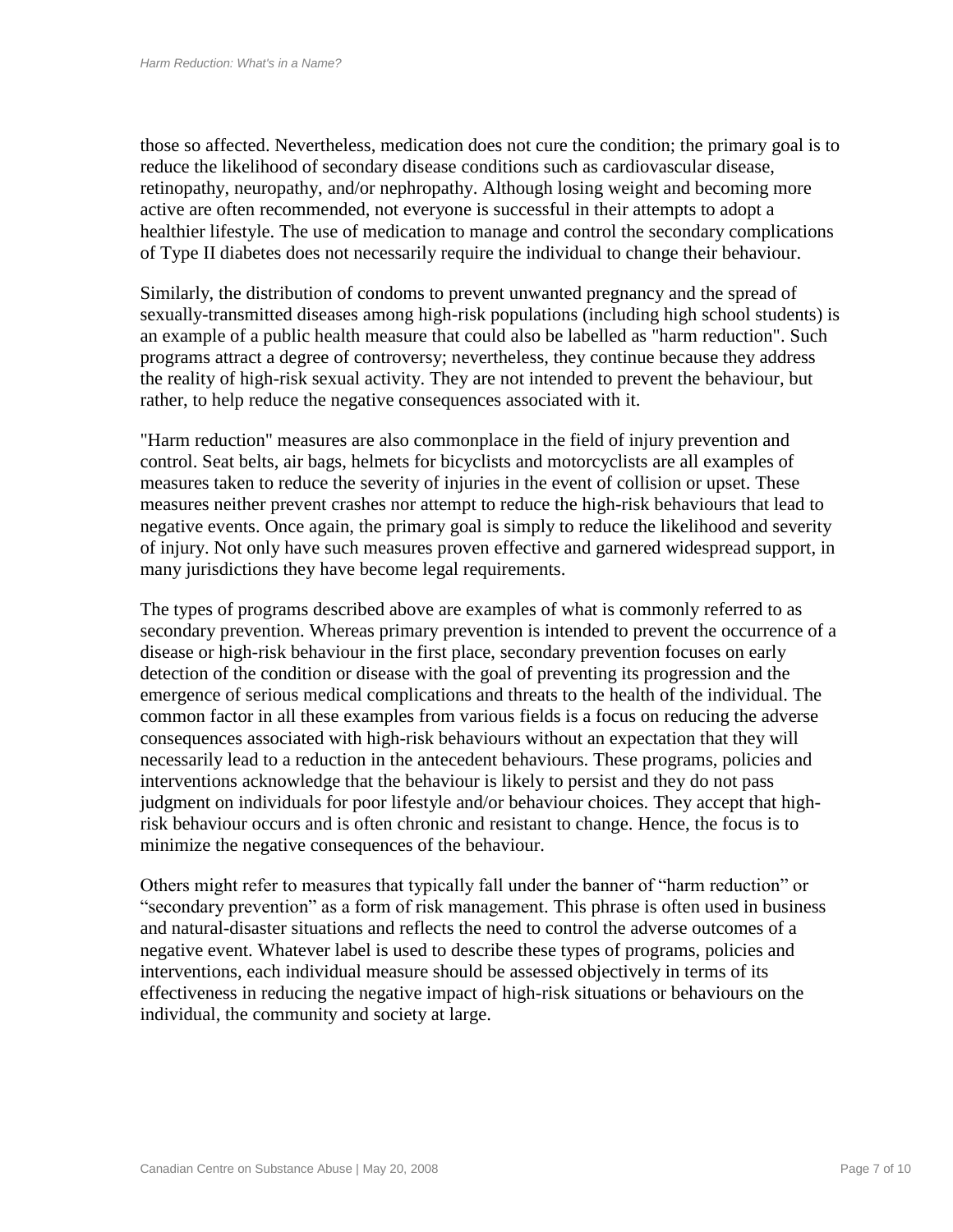## **Conclusion**

In a recent discussion paper, Antonia Maria Costa, Executive Director of the United Nations Office on Drugs and Crime, pointed out that the 1988 UN convention against Illicit Traffic in Narcotic Drugs and Psychotropic Substances urges countries to adopt appropriate measures aimed at eliminating or reducing demand for illicit psychotropic substances with a view to reducing human suffering, including interventions to counteract the social and health consequences of drug abuse. In addition, the International Narcotics Control Board (INCB) acknowledged that harm reduction measures have a role to play in a demand reduction strategy. Success in reducing the adverse consequences of drug abuse and halting the epidemic of blood-borne diseases requires a three-part strategy: preventing drug abuse, facilitating entry into treatment, and establishing effective measures to reduce the adverse health and social consequences of drug abuse.

Misconceptions abound and to a large extent appear to be linked to a lack of clarity and a common understanding of what constitutes "harm reduction". There exists a wide range of interventions, supports and services that can be included under the banner of "harm" reduction". For some, harm reduction has evolved into a philosophy for dealing with drug abuse and addiction. We would argue that "harm reduction" is not a single entity, but consists of any number of programs, policies and interventions that seek to reduce the adverse consequences of drug use, be it alcohol consumption, smoking or injection drug use. The focus of disagreement on "harm reduction" appears to be related to the type of drug use behaviour being targeted and the specific nature of the measure. For example, few would object to the use of nicotine patches, whereas supervised injection sites can evoke strong negative reactions. This situation illustrates that individual tolerance for "harm reduction" is not dichotomous, but varies along a range of interventions. The key issue, then, is not whether "harm reduction" is good or bad, or whether one is for or against it, but rather the extent to which we are able to accept specific, individual interventions, supports and services for dealing with problems of drug abuse.

The controversy surrounding "harm reduction" exists not only because it relates to the "social" evil" of illegal drug use, but because of the mistaken perception that the phrase is a euphemism for increased drug use, decriminalization and/or legalization. The once-obvious clarity of the phrase "harm reduction" has been hijacked by the strong opinions voiced by those on both sides of the issue. The often vitriolic debate has only served to focus attention on the ideology of extremes at the expense of improving the lives of those individuals and families affected by drug abuse as well as the communities in which they live. To discontinue programs, policies and interventions simply because of an ideological objection to the term ―harm reduction‖ and all of its perceived meanings would be a travesty of extraordinary proportions. Similarly, to adopt a measure simply on the basis of its being lauded as "harm" reduction" would be equally fallacious. Rather, the merits of any intervention should be based on an objective assessment of the scientific evidence of its effectiveness and its appropriateness when weighed against a range of policy and program options.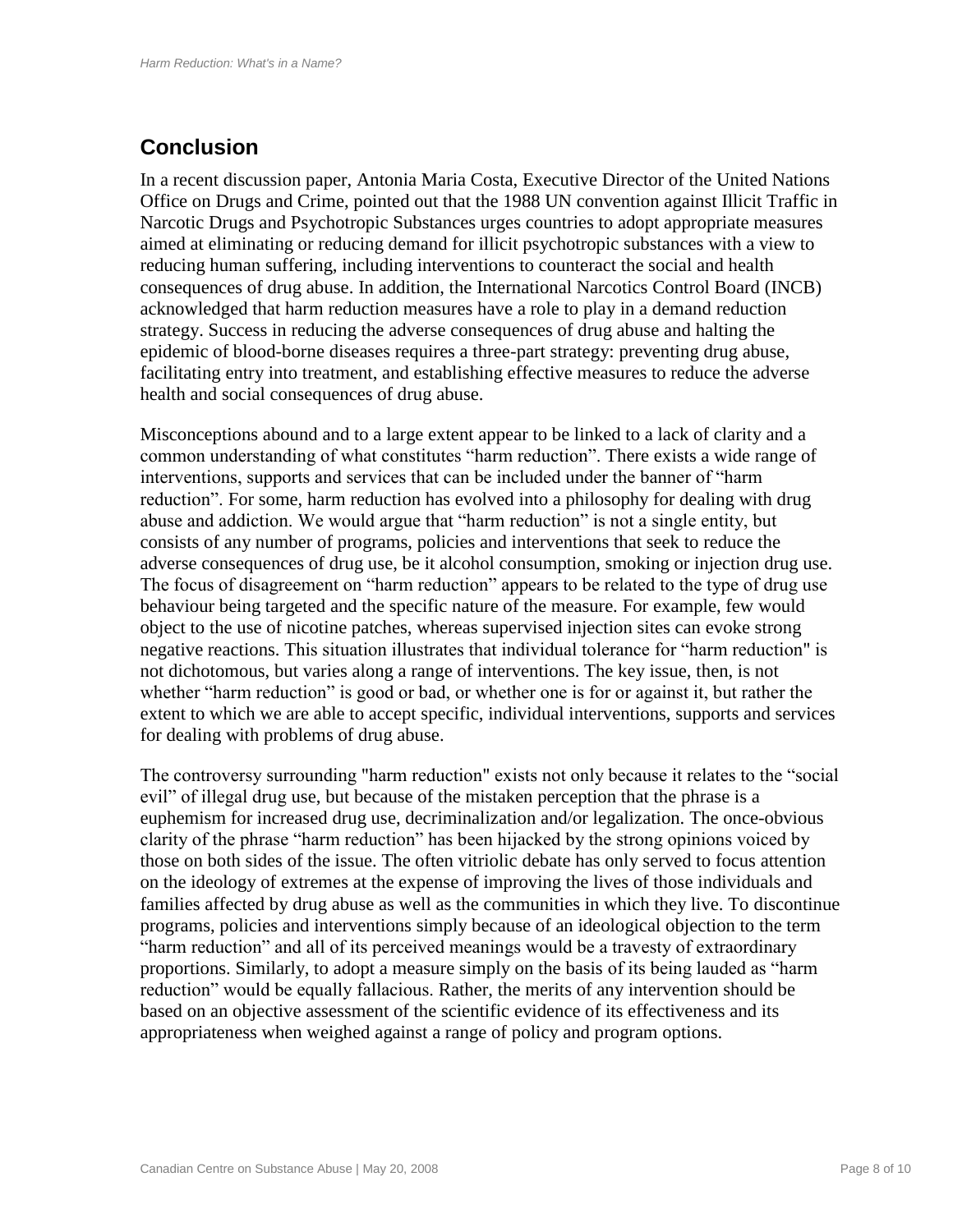The interests of individual and public health might well be better served by removing the term "harm reduction" from our collective lexicon and establishing a moratorium on the rhetoric. In its place, we need to engage in a discussion of the merits and limitations of specific, individual programs, policies and interventions that fall within the domain of secondary prevention.

The argument is sometimes made that harm reduction is far more than a term or a sampling of interventions drawn from its menu, but rather that it constitutes a philosophy. Adopting what is often positioned as an "all or nothing" approach simply reinforces the fears of those opposed to endorsing an open-ended definition. If this remains as a precondition of agreement on harm reduction measures, then we can despondently project little change for the future. It is time to break free of strongly held positions and to commit to understanding harm reduction measures as part of a comprehensive continuum that also includes prevention, education, detoxification, treatment and follow-up.

Drug abuse and addiction are truly chronic, multifaceted societal problems that require a range of policies, programs and interventions. However reasonable or objectionable certain measures may be to some people, our collective endorsement of specific programs should be based on objective, scientific evidence of effectiveness, with an appreciation of the intent of the intervention and whether it is the best course of action for specific problems. We should neither unilaterally accept nor reject measures because of where they fit within our ideological perspective or because of the way the term "harm reduction" colours our perceptions of their intent. We urge policy makers and practitioners to advance evidencebased programs, policies and interventions regardless of the label applied to them and to work towards implementing a comprehensive approach for dealing with drug use based on their demonstrated effectiveness.